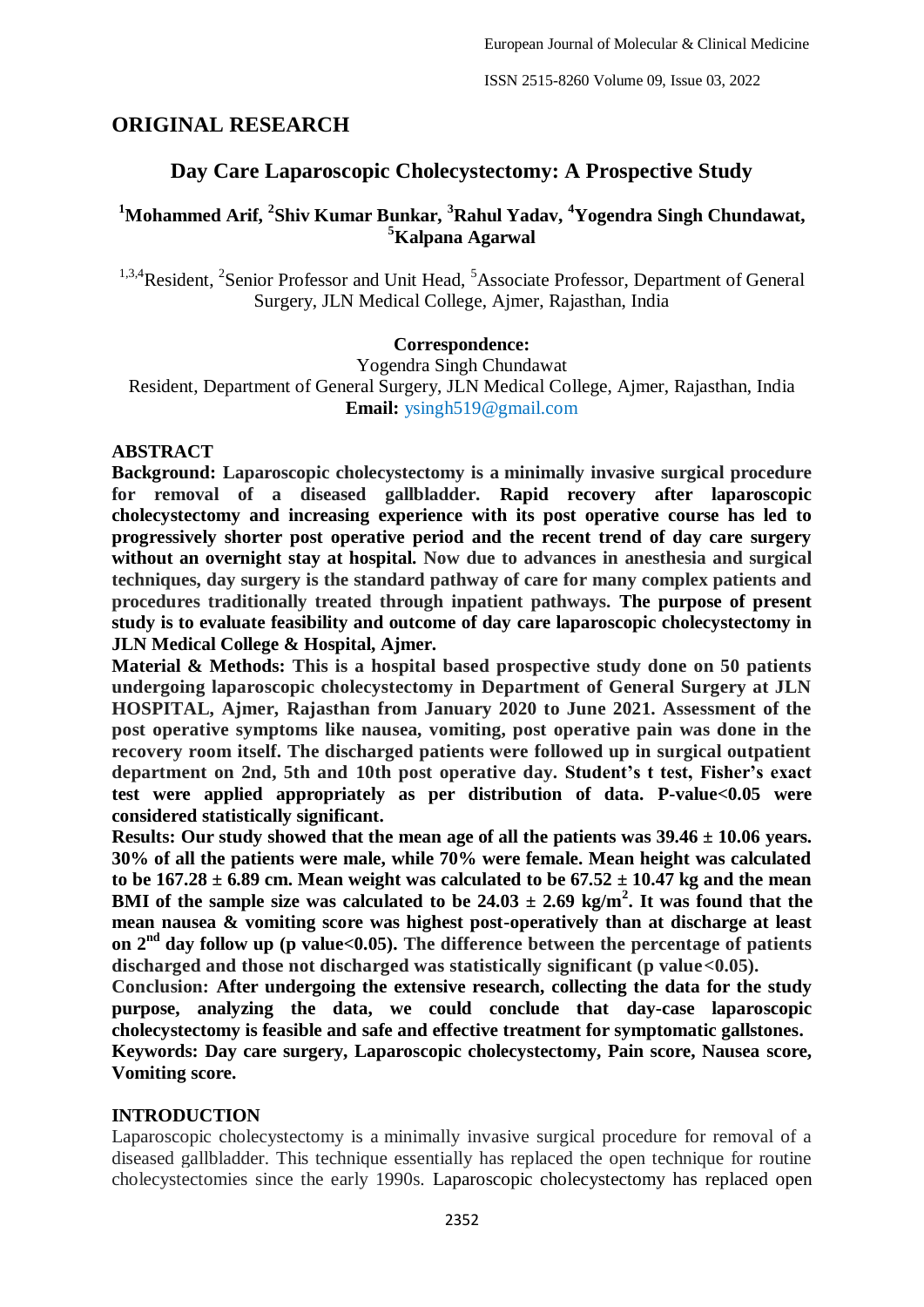cholecystectomy for the treatment of gall stone disease and now treatment of choice for symptomatic cholelithiasis.Cholelithiasis was first described in 1420 by a Florentine pathologistAntonioBenivenius. Further, Jean-Louis Petit, the founder of gall bladder surgery in 1733 suggested removal of gall stones and drainage of gall bladder.

It is one of the most commonly performed abdominal surgical procedures, and in developed countries many are performed laparoscopically. As an example, 90 percent of cholecystectomies in the United States are performed laparoscopically.<sup>1</sup> Laparoscopic cholecystectomy is considered the "gold standard" for the surgical treatment of gallstone disease. This procedure results in less postoperative pain, better cosmesis, and shorter hospital stays and disability from work than open cholecystectomy.<sup>2-8</sup> However, the overall serious complication rate in laparoscopic cholecystectomy remains higher than that seen in open cholecystectomy.

Laparoscopic operative procedures have revolutionized surgery with many advantages: a smaller and a more cosmetic incision, reduced blood loss, reduced postoperative stay and pain, decreased risk of surgery and anesthesia related complications, which is reflected in patient's earlier return to normal routine life and work activities. The new procedure has been widely accepted and adopted by surgical community and has become new "gold standard" for management of cholelithiasis.<sup>9</sup> However as the experience advances further, a few centers have recently shown that the operation is safe and feasible even as an out patients procedure in properly selected and pre counseled patients.<sup>10</sup> So, one of the latest advancement in the field of laparoscopic surgery is the introduction of Day Care surgery.

Daycare Surgery is the modern type of surgery wherein the patient usually undergoes surgery in the morning and can be discharged on the same day in less than 24 hours. If the patient gets admitted in the morning, undergoes the surgery and can be discharged in the evening. This is the actual concept of daycare surgery. The concept of day care is not about sending the patient home. It's to make sure that the patient is recovered completely and is pain free by the same evening of the surgery. She should be able to walk around, eat normal food, and take care of her own needs herself, without being dependent completely. In addition, shorter hospital stay enables the patient to be back in the comfortable home surroundings early. Also, it allows the rest of the family to get back to the routine quickly. The patient always has the option of staying longer in the hospital if she wishes.<sup>11</sup>

In the last decade, laparoscopic cholecystectomy (LC) has become a regular daycare surgery at many centres across the world. However, only a few centres in India have a dedicated daycare surgery centre, and very few of them have reported their experience. Concerns remain regarding the feasibility, safety and acceptability of the introduction of daycare laparoscopic cholecystectomy (DCLC) in India. There is a need to assess the safety and acceptability of the implementation of short-stay DCLC service at a centre completely dedicated to daycare surgery. Rapid recovery after laparoscopic cholecystectomy and increasing experience with its post operative course has led to progressively shorter post operative period and the recent trend of day care surgery without an overnight stay at hospital. The advantages of patient satisfaction and cost effectiveness were highly attractive to surgeons and hospital administrators.<sup>11</sup> Most of the surgeons in India follow the concept of observing the patient overnight post laparoscopic chloecystectomy. Though, some cases of Day Care surgery have been reported in the literature from India, the concept of Day Care surgery is very beneficial for a developing country because it not only leads to cost containment but also better utilization of the health care resources.

A daycare surgery is an independent unit that comprises a surgeon, an experienced anesthetist, experienced nursing staff, managers and more. The role of the nursing staff is very much crucial during or after a daycare surgery. They need to look after the patient every now and then after shifting them from the operation theatre to the ward or recovery room.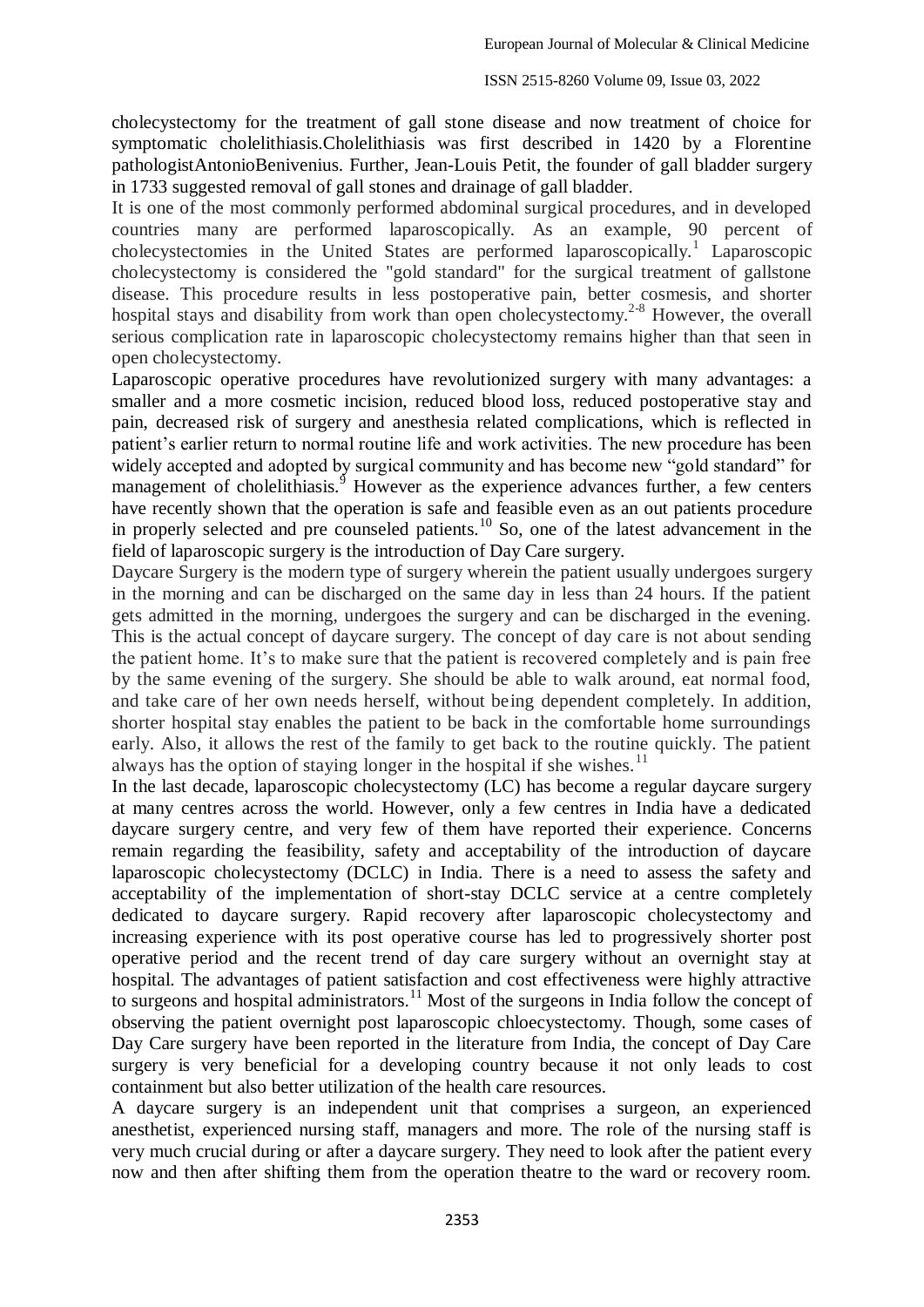The nursing staff must see whether the patient is having pain, vomiting, urination and more. They need to check all these things every hour and report the same to the consulting doctor. So, the nursing staff should be highly experienced in taking care of the patient during and after a daycare surgery.

Day surgery is now established practice with rates still increasing around the world and has greatly evolved since the early days of the specialty which saw minor procedures carried out on fit patients. Now due to advances in anesthesia and surgical techniques, day surgery is the standard pathway of care for many complex patients and procedures traditionally treated through inpatient pathways. The purpose of present study is to evaluate feasibility and outcome of day care laparoscopic cholecystectomy in JLN Medical College & Hospital, Ajmer.

# **MATERIAL & METHODS**

This is a hospital based prospective study done on 50 patients undergoing laparoscopic cholecystectomy in Department of General Surgery at JLN HOSPITAL, Ajmer, Rajasthan from January 2020 to June 2021. The patients presented to the surgical outpatient department with confirmed diagnosis of gall bladder stones but not having any symptoms of acute cholecystitis were considered. Patients who gave informed consent after full explanation of day care process were electively admitted for an ambulatory laparoscopic cholecystectomy. Patients data was collected on a pre designed computer based Performa consisting of various data like demography, disease, treatment, outcome and follow up.

## **INCLUSION CRITERIA**

- 1. Signs and symptoms suggestive of symptomatic gall bladder stones.
- 2. Absence of clinical and radiological findings of acute cholecystitis, biliary pancreatitis or empyema gall bladder at time of admission.
- 3. American society of Anaesthesiologists grade I and II ASA grade I healthy patient. No medical problems, ASA grade II mild systemic illness
- 4. Patients under 60 years of age.
- 5. Normal liver function tests.
- 6. Body weight less than 100 kg.

# **EXCLUSION CRITERIA**

- 1. Multiple co-morbidities (severe hypertension, uncontrolled diabetes, tuberculosis, immune-compromised patients).
- 2. Coagulation disorders.
- 3. Adverse anaesthetic history.
- 4. Other procedures performed along with cholecystectomy or undergoing bile duct exploration, per operative finding cholecystitis or suspect/proven malignancy.
- 5. American society of anaesthesiologists grade III, IV, V ASA grade III severe systemic disease, but not incapacitating ASA grade IV severe systemic disease that is constant threat to life ASA grade V moribund, not expected to survive without operation.
- 6. Unavailability of competent adult to accompany the patient will be excluded from the study.

#### **PREANAESTHETIC ASSESSMENT**

On the day prior to surgery a thorough clinical examination of the patient was performed including general physical examination and systemic examination.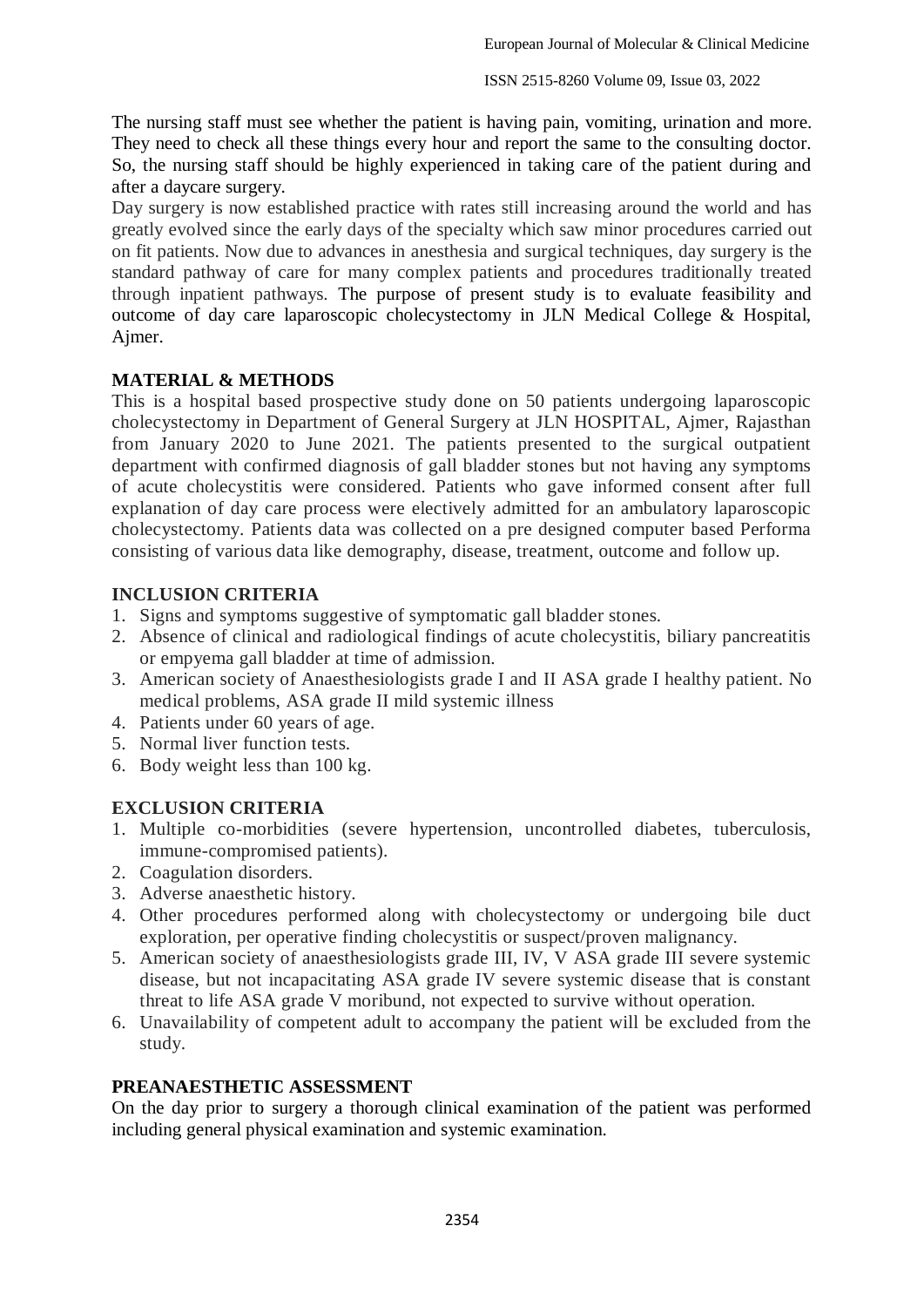## **LAB INVESTIGATIONS**

Routine investigations were done (CBC, RFT, LFT, PT/INR, Blood sugar, Chest X-ray, ECG). Other Specific investigations required pertaining to the procedure and patient.

All the patients were given Tablet Alprazolam 0.25 mg orally the night before surgery. All selected cases were advised to remain nil orally for fluids and solids as well, at least 6 (six) hours prior to the time of performing the block.

On arrival in the operation theatre, each patient's baseline heart rate, noninvasive blood pressure, electrocardiogram, respiratory rate and oxygen saturation were recorded and noted.

An intravenous cannula was secured in the non-affected limb and appropriate IV fluid was started.

#### **OPERATIVE TECHNIQUE**

Patients were kept fasting overnight. The operative field prepared and draped. All patients received a dose of pre-operative prophylactic antibiotics. Four port techniques for laparoscopic cholecystectomy were used. Two 10mm ports and two 5mm ports were used. 10 m ports in the umbilical and epigastric region.5mm ports in the right hypochondrium and anterior axillary line (subcostal). Pneumoperitoneum was created by inserting Veress needle in the supra-umbilical region. Once the pneumoperitoneum was created a 10 mm port was introduced and a telescope was put in. After the abdominal survey, rest of the ports were put under direct vision i.e. the 10 mm port in the epigastricregion, 5 mm port in the right hypochondrium and another 5mm port in the anterior axillary line(subcostal). The patient was placed in reverse trendelenburg's(fowler's)position with the patient head up and tilted to the left and the surgeon standing on the left side of the patient. Gall bladder was grasped from the fundus through a 5mm port and retracted. Dissection was done at the level of calot's triangle. Cystic artery and duct were defined.

Clipping of the cystic duct and cystic artery was done separately using liga clips. Gall bladder was removed from a 10 mm port (epigastric). Abdominal cavity was washed with normal saline to remove all the clots and spilled biliary content if any. Complete haemostasis was achieved. All port sites were injected with 0.5% bupivacaine before closure.

# **POST OPERATIVE COURSE**

Patients were given i.v. antiemetic, i.v. NSAIDs in the recovery room itself. Assessment of the post operative symptoms like nausea, vomiting, post operative pain was done in the recovery room itself. Patients were allowed to take a liquid diet 6 hours after surgery with a repeat dose of both anti emetic and pain killer injection. Patients who accepted orally and did not develop any post operative symptoms/complication were discharged on the very same day of the surgery. These patients were instructed to report back to the emergency if any complications appear. The discharged patients were followed up in surgical outpatient department on 2nd, 5th and 10th post operative day. But the patients who developed any post operative fever, persistent vomiting, severe pain not relieved by medication were not discharged from the hospital and were taken care of under the supervision of the surgical team at the hospital itself.

#### **OUTCOME VARIABLES**

- 1. Pain scoring through VAS scale
- 2. Vomiting scoring based of severity of symptoms
- 3. Nausea scoring based on the Nausea scale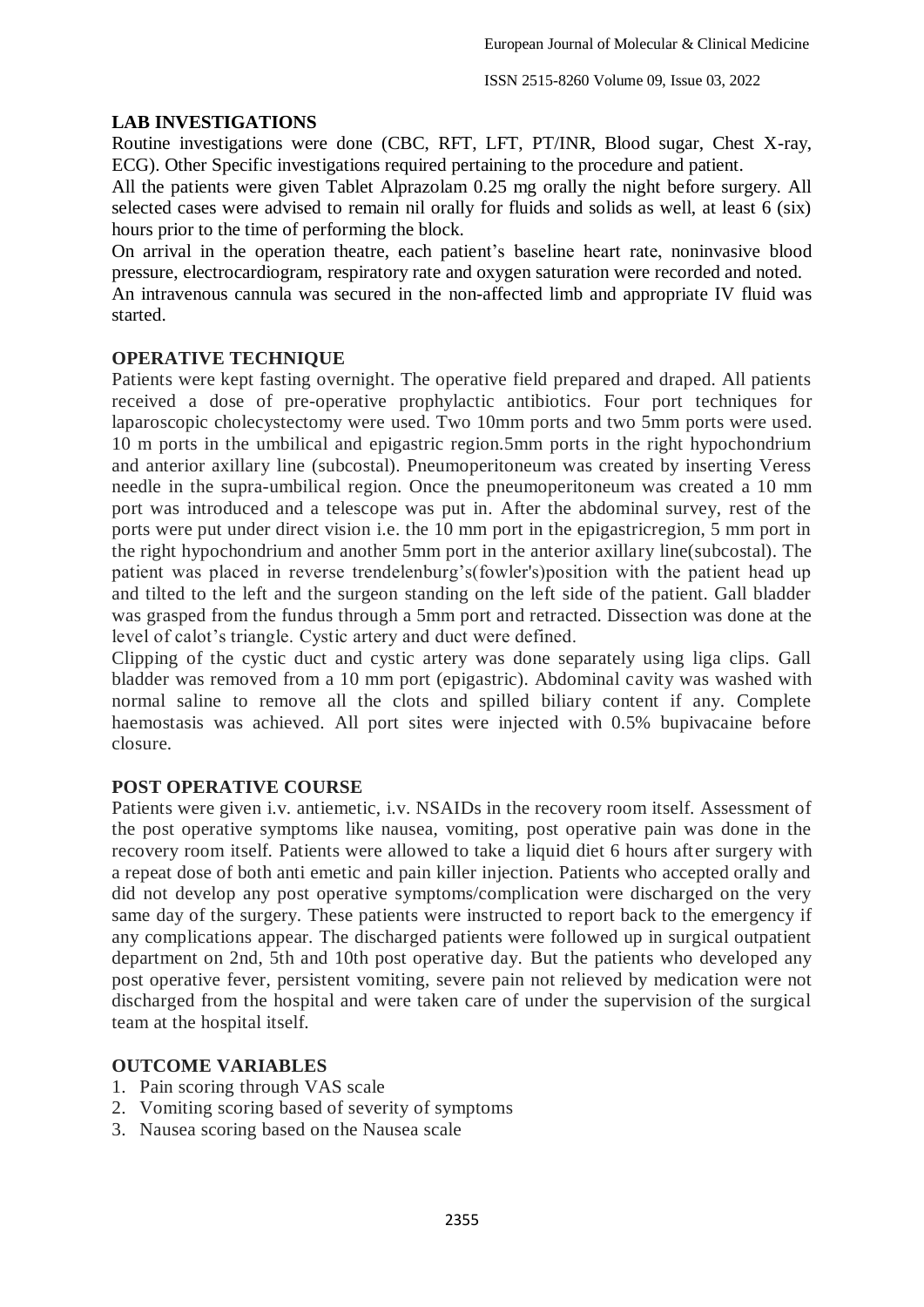## **STATISTICAL ANALYSIS**

The data were analysed by using software Epi-info ver 6 and Epicalc. The quantitative data was presented as mean + standard deviation and qualitative data were presented as number and percentage. Student's t test, Fisher's exact test wereapplied appropriately as per distribution of data. p-value<0.05 were considered statistically significant.

## **RESULTS**

Our study showed that the mean age of all the patients was  $39.46 \pm 10.06$  years. The maximum number of patients belonged to the age group of 31 to 40 years and 41 to 50 years that is 30% followed by 24% of patients in the age group of  $\langle 30 \rangle$  vears. 30% of all the patients were male, while 70% were female. Mean height was calculated to be  $167.28 \pm 6.89$  cm. Mean weight was calculated to be  $67.52 \pm 10.47$  kg and the mean BMI of the sample size was calculated to be  $24.03 \pm 2.69$  kg/m<sup>2</sup> (table 1).

| Demographic profile                | <b>Number of patients</b> | Percentage |  |  |
|------------------------------------|---------------------------|------------|--|--|
| Age group (yrs)                    |                           |            |  |  |
| $<$ 30 years                       | 12                        | 24%        |  |  |
| 31-40 years                        | 15                        | 30%        |  |  |
| 41-50 years                        | 15                        | 30%        |  |  |
| 51-60 years                        | 8                         | 16%        |  |  |
| <b>Mean</b> ±SD                    | 39.46±10.06               |            |  |  |
| <b>Gender</b>                      |                           |            |  |  |
| <b>Male</b>                        | 30%<br>15                 |            |  |  |
| <b>Female</b>                      | 35                        | 70%        |  |  |
| <b>Anthropometric measurements</b> |                           |            |  |  |
| Height (in cm)                     | 167.28±6.89               |            |  |  |
| Weight (in kg)                     | $67.52 \pm 10.47$         |            |  |  |
| <b>BMI</b> ( $kg/m2$ )             | $24.03 \pm 2.69$          |            |  |  |

**Table 1: Distribution of patients on the basis of their demographic profile**

The present study showed that the distribution of patients on the basis of thickness of wall of gallbladder, Pericholecystic fluid collection, number and size of stones. It was found that in 84% of patient the GB wall thickness was less than 3 mm while in 16% of patients the GB wall thickness was more than 3 mm, pericholecystic fluid collection was present in only 10% of patients while in rest 90% it was absent, 82% of all the patients had more than one stone in their gallbladder while in 18% of patients only one stone was present in the gallbladder and in 90% of patients the size of stone was less than 5 mm whereas in 8% of patients the size of stone was between 6 and 10 mm. Only one patient had a gall stone of more than 10 mm. Moreover, the difference between the percentage of patients between the two categories was statistically significant (p value  $0.05*$  respectively) (table 2).

## **Table 2: Sonographic details of the patients:**

| o<br>Sonographic details                | <b>Number of Patients</b> | Percentage | <b>P-value</b> |  |  |
|-----------------------------------------|---------------------------|------------|----------------|--|--|
| <b>GB</b> wall thickness                |                           |            |                |  |  |
| $<$ 3 mm                                | 42                        | 84%        | $< 0.005*$     |  |  |
| $>3$ mm                                 | 8                         | 16%        |                |  |  |
| <b>Pericholecystic fluid collection</b> |                           |            |                |  |  |
| <b>Present</b>                          |                           | 10%        | $< 0.005*$     |  |  |
| <b>Absent</b>                           | 45                        | 90%        |                |  |  |
| <b>Number of Stones</b>                 |                           |            |                |  |  |
| <b>Single</b>                           |                           | 18%        | ${<}0.005*$    |  |  |
| <b>Multiple</b>                         |                           | 82%        |                |  |  |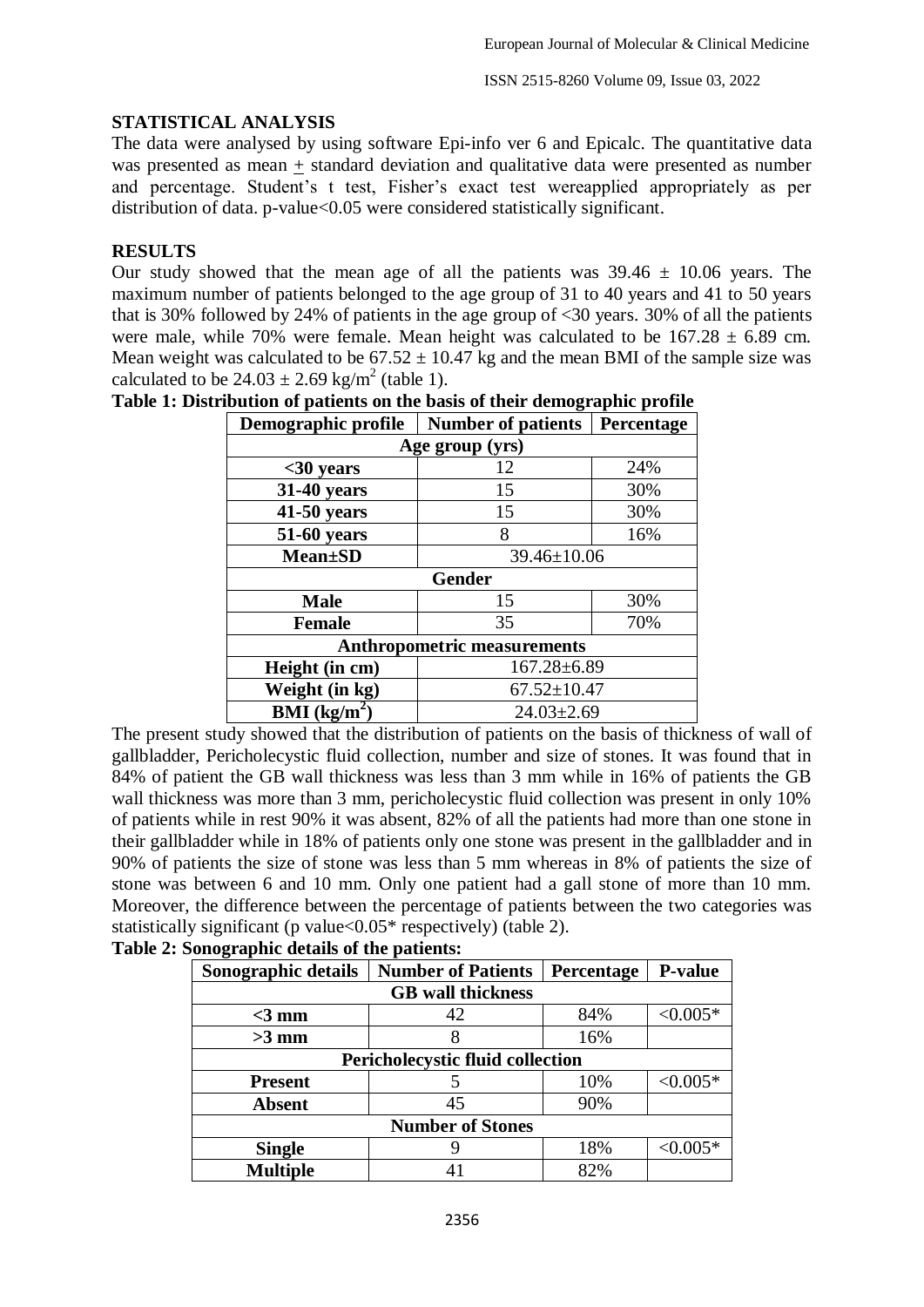ISSN 2515-8260 Volume 09, Issue 03, 2022

| <b>Size of Stones</b> |  |       |      |  |
|-----------------------|--|-------|------|--|
| $<$ 5 mm              |  | 90%   | ገበ5* |  |
| $6-10$ mm             |  | 8%    |      |  |
| $<$ 10 mm             |  | $2\%$ |      |  |

It was observed that pain increased slightly from post-operatively to the discharge, and then the pain decreased gradually during the follow-up on second day, fifth day and  $10<sup>th</sup>$  day (table 3).

### **Table 3: Pain at various time intervals**

| <b>PAIN</b>         | <b>Post</b>      | <b>At Discharge</b> | $2nd$ Day        | $5^{\text{th}}$ Day | $10^{th}$ Day    |
|---------------------|------------------|---------------------|------------------|---------------------|------------------|
|                     | <b>Operative</b> |                     | <b>Follow Up</b> | <b>Follow Up</b>    | <b>Follow Up</b> |
| <b>No Pain/Mild</b> | 40               | 36                  | 48               |                     |                  |
| Moderate            |                  |                     |                  |                     |                  |
| <b>Severe</b>       |                  |                     |                  |                     |                  |
| Mean pain score     | $3.12 \pm 1.55$  | $3.46 \pm 1.46$     | $2.32 \pm 0.77$  | $0.42 \pm 0.61$     | $0\pm 0$         |

It was found that the mean nausea & vomiting score was highest post-operatively than at discharge at least on  $2^{nd}$  day follow up (p value < 0.05) (table 4,5).

# **Table 4: Distribution of Patients based on the nausea scores**

| <b>Nausea&amp; Vomiting</b> | Post operative  | At discharge    | $2nd$ day Follow Up | <b>P-value</b> |  |
|-----------------------------|-----------------|-----------------|---------------------|----------------|--|
| <b>Nausea</b>               |                 |                 |                     |                |  |
| No symptoms/Mild            | 40              | 48              | 50                  | $< 0.05*$      |  |
| <b>Moderate</b>             |                 |                 |                     |                |  |
| <b>Severe</b>               |                 |                 |                     |                |  |
| <b>Mean Nausea Score</b>    | $3.08 \pm 1.60$ | $1.88 \pm 0.98$ | $1.08 \pm 0.27$     | $< 0.001**$    |  |
| Vomiting                    |                 |                 |                     |                |  |
| No symptoms/Mild            | 40              | 48              | 50                  | $< 0.05*$      |  |
| <b>Moderate</b>             | 6               |                 |                     |                |  |
| <b>Severe</b>               |                 | 2               |                     |                |  |
| <b>Mean Vomiting Score</b>  | $3.38 \pm 1.66$ | $1.9 \pm 1.43$  | $1.2 \pm 0.49$      | $\leq 0.001**$ |  |

Ours study that 92% patients were discharged on the same day while 4 patients (8%) were not discharged out of which 4% patients were not discharged due to high pain and 4% patients were not discharged due to severe vomiting. The difference between the percentage of patients discharged and those not discharged was statistically significant (p value $<0.05$ ) (figure 1).



**Figure 1: Discharge status of patients**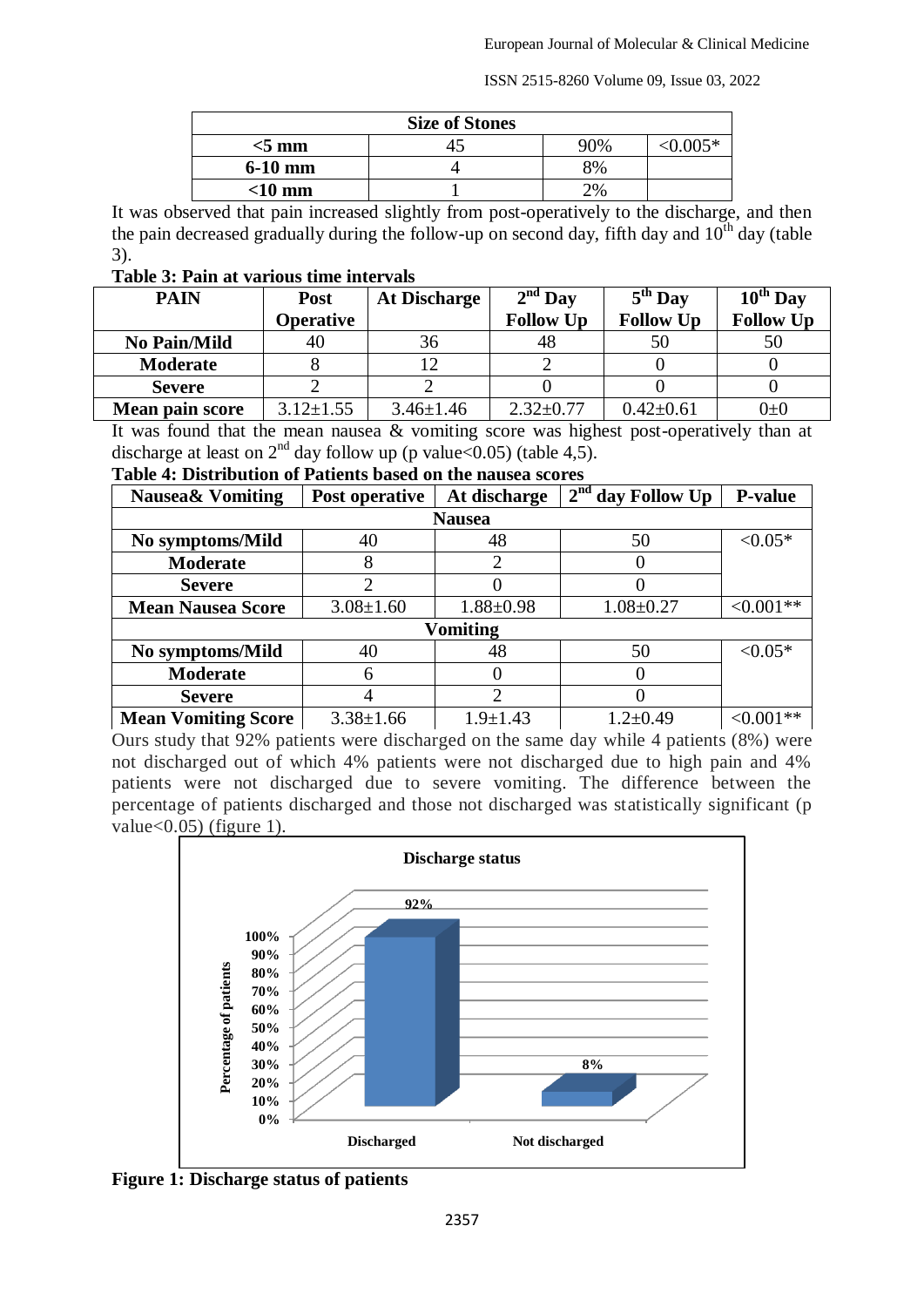## **DISCUSSION**

Day surgery is now established practice with rates still increasing around the world and has greatly evolved since the early days of the specialty which saw minor procedures carried out on fit patients.<sup>12</sup> Now due to advances in anesthesia and surgical techniques, day surgery is the standard pathway of care for many complex patients and procedures traditionally treated through inpatient pathways.

The mean age of all the patients was approximately 50 years. Similar to our results, Sato A et  $al<sup>13</sup>$  reported the mean age as 53.6 years, Briggs CD et al<sup>9</sup> and Al-Qahtani HH et al<sup>14</sup> reported the mean age of the patients in their study to be 42 years.

In a similar study conducted by Briggs CD et al<sup>9</sup>, the mean body mass index was 28 kg/m<sup>2</sup> which was much higher than what was calculated in our study, and mean weight was 77 kg which was also substantially higher than our study's mean weight of patients.

In our study, it was found that pericholecystic fluid collection was present in only 10% of patients while in rest 90% it was absent with significant statistical difference (p value<0.05). However, the results reported by Al-Qahtani  $HH$  et al<sup>14</sup> were contradictory to our results. He reported zero intra-abdominal collection in any of the patients.

In our study, 80% of all the patients had either no pain or mild pain, 16% patients had moderate pain while 4% patients had severe pain when pain score was assessed postoperatively and it was mild, moderate and severe for 72%, 24%, and 2% patients respectively, at discharge. While 96% of patients had mild or no pain when assessed at second day follow up. . Furthermore, when mean pain scores were compared, pain increased slightly from post-operatively to the discharge, and then the pain decreased gradually during the follow-up on second day, fifth day and  $10<sup>th</sup>$  day. In a similar study conducted by Kuelemans Y et al<sup>1</sup>, he reported that the visual analog pain scores during the first 48 hours after surgery showed a similar decreasing profile. Neither medication intake nor pain scores were significantly different.

In the study conducted by Kueleman Y et al<sup>1</sup> similar results were obtained where 92 % patients preferred LC as day care surgery. In another study conducted by Briggs CD et al<sup>9</sup> 84% patients were discharged on the day of surgery out of a total of 106 patients with patient satisfaction rate of 94%. Al-Qahtani HH et  $al<sup>14</sup>$  in his study concluded that, only 5% patients were admitted for overnight stay for different reasons, while 95% patients were discharged before 8 pm which further pointed towards the efficacy of LC as a prominent day care procedure. In the study of Sato A et  $al<sup>13</sup>$  it was concluded that 38% of 50 patients undergone LC stayed overnight and of them 12 patients (out of 19) were discharged the following day.

# **CONCLUSION**

After undergoing the extensive research, collecting the data for the study purpose, analyzing the data, we could conclude that day-case laparoscopic cholecystectomy is feasible and safe and effective treatment for symptomatic gallstones.

#### **REFERENCES**

- 1. Keulmans Y, Eshius J, Haes H, Wit LT, Gouma DJ. Laparoscopic cholecystectomy: Day care versus clinical observation. Ann Surg 1998; 228:734-40.
- 2. Portincasa P, Moschetta A, Palasciano G. Cholesterol gallstone disease. Lancet 2006; 368 : 230-39.
- 3. Shehadi WH. The biliary system through the ages. IntSurg 1979; 64: 63-78
- 4. Beal JM. Historical perspective of gall stone disease.SurgGynecolObstet 1984;158: 181.
- 5. Turner GG. The history of gall bladder surgery. Br Med J 1939; 1(4078): 464-65.